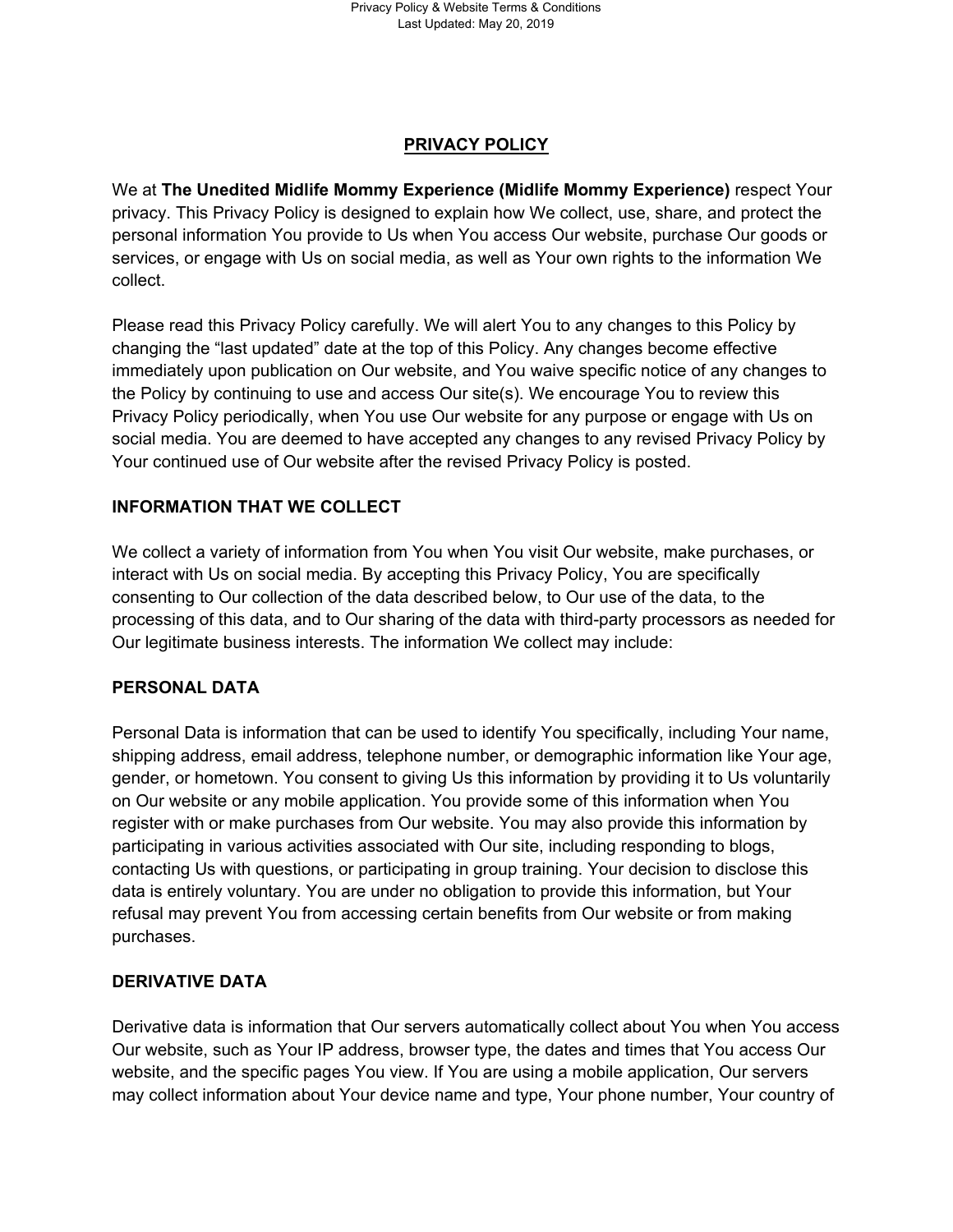origin, and other interactions with Our application. Derivative data may also include data collected by third-party service providers, such as advertising and analytics providers, and may include cookies, log data, or web beacons. Cookies are discussed more fully below. Derivative data collected by third-party service providers generally does not identify a specific individual.

### **SOCIAL NETWORKING DATA**

We may access personal information from social networking sites and apps, including Facebook, Instagram, Linkedin, Twitter, Snapchat, or other social networking sites or apps not named specifically here, which may include Your name, Your social network username, location, email address, age, gender, profile picture, and any other public information. If You do not want Us to access this information, please go to the specific social networking site and change Your privacy settings.

#### **MOBILE DEVICE DATA**

If You use Our website via a mobile device or app, We may collect information about Your mobile device, including device ID, model and manufacturer, and location information.

# **OTHER DATA**

On occasion, You may give Us additional data in order to enter into a contest or giveaway or to participate in a survey. You will be prompted for this information and it will be clear that You are offering this kind of information in exchange for an entry into such a contest or giveaway.

# **HOW WE USE YOUR INFORMATION**

Your information allows Us to offer You certain products and services, including the use of Our website, to fulfill Our obligations to You, to customize Your interaction with Our company and Our website, and to allow Us to suggest other products and services We think might interest You. We generally store Your data and transmit it to a third party for processing. However, to the extent We process Your data, We do so to serve Our legitimate business interests (such as providing You with the opportunity to purchase Our goods or services and interact with Our website or mobile app).

Specifically, We may use the information and data described above to:

- 1. Create and administer Your account; and
- 2. Deliver any products or services purchased by You to You; and
- 3. Correspond with You; and
- 4. Process payments or refunds; and
- 5. Contact You about new offerings that We think You will be interested in; and
- 6. Interact with You via social media; and
- 7. Send You a newsletter or other updates about Our company or website; and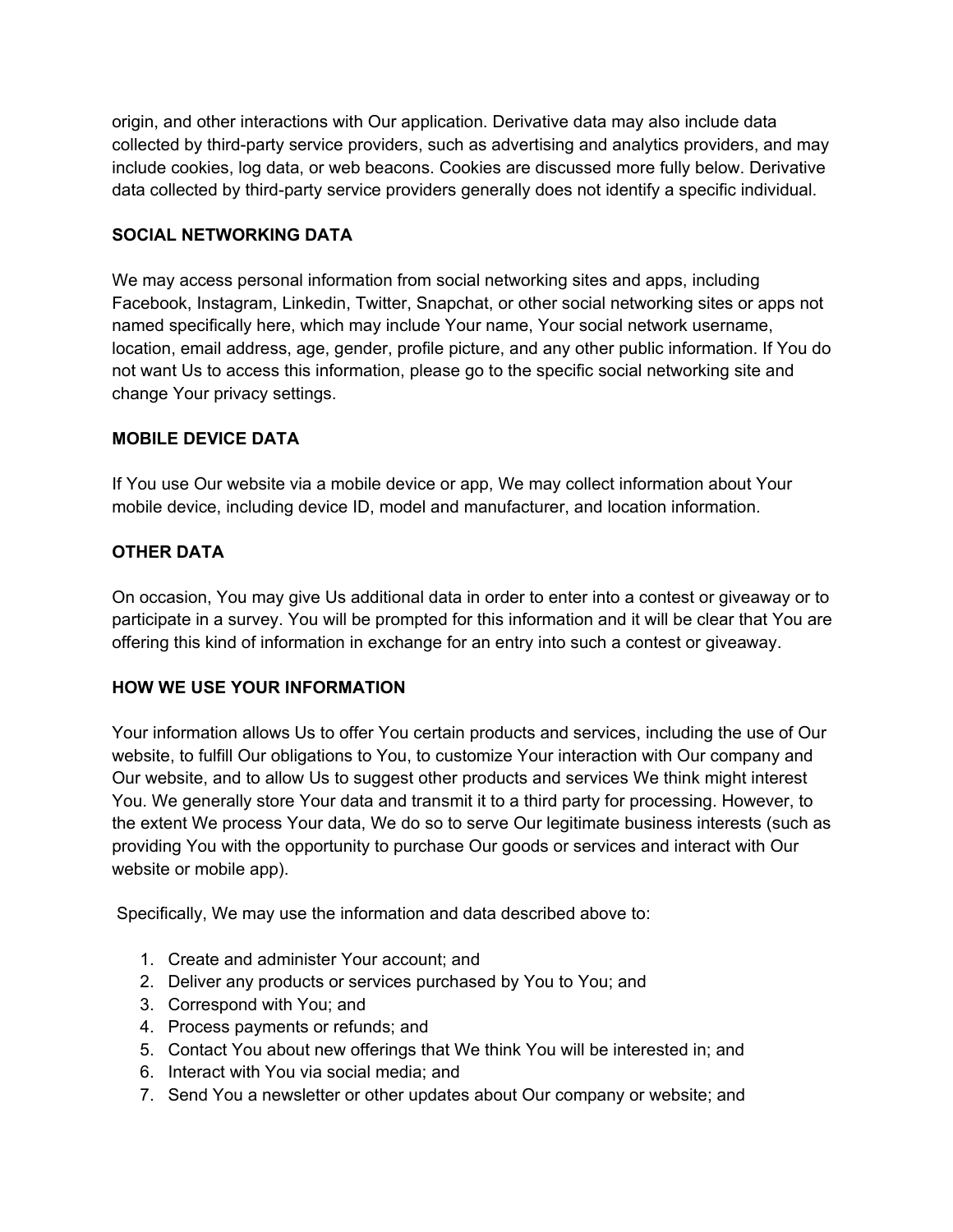- 8. Deliver targeted advertising; and
- 9. Request feedback from You; and
- 10. Notify You of updates to Our product and service offerings; and
- 11. Resolve disputes and troubleshoot any problems; and
- 12. Administer contests or giveaways; and
- 13. Generate a profile that is personalized to You, so that future interactions with Our website will be more personal; and
- 14. Compile anonymous statistical data for Our own use or for a third party's use; and
- 15. Assist law enforcement as necessary; and
- 16. Prevent fraudulent activity on Our website or mobile app; and
- 17. Analyze trends to improve Our website and offerings.

# **GROUNDS FOR USING AND PROCESSING YOUR DATA**

The information We collect and store is used primarily to allow Us to offer goods and services for sale. In addition, **The Unedited Midlife Mommy Experience** may collect, use, and process Your information based on the following grounds:

#### **LEGITIMATE BUSINESS INTERESTS**

We may use and process Your data for Our legitimate business interests, which include, among other things, communicating with You, improving Our goods or services, improving Our website, and providing You with the information or products that You have requested.

Performance of a Contract: We may use and process Your information to enter into a contract with You and to perform Our contractual obligations to You.

Consent: We may use Your data, or permit selected third parties to use Your data, based on Your consent to Our use and sharing of that data. You may withdraw Your consent at any time, but doing so may affect Your ability to use Our website or other offerings.

As required by law: We may also use or process Your data as required for Us to comply with legal obligations.

#### **WHY WE DISCLOSE YOUR INFORMATION**

We may share Your information with third parties in certain situations. In particular, We may share Your data with third-party processors as needed to serve Our legitimate business interests, which include administration of Our website, administration of Your account, entering into contracts with You, communicating with You, taking orders for goods or services, delivering Our goods and services, identifying trends, protecting the security of Our company and website, and marketing additional goods and services to You. The legal basis for Our disclosure of Your data is both Your Consent to this Privacy Policy and Our own right to protect and promote Our legitimate business interests.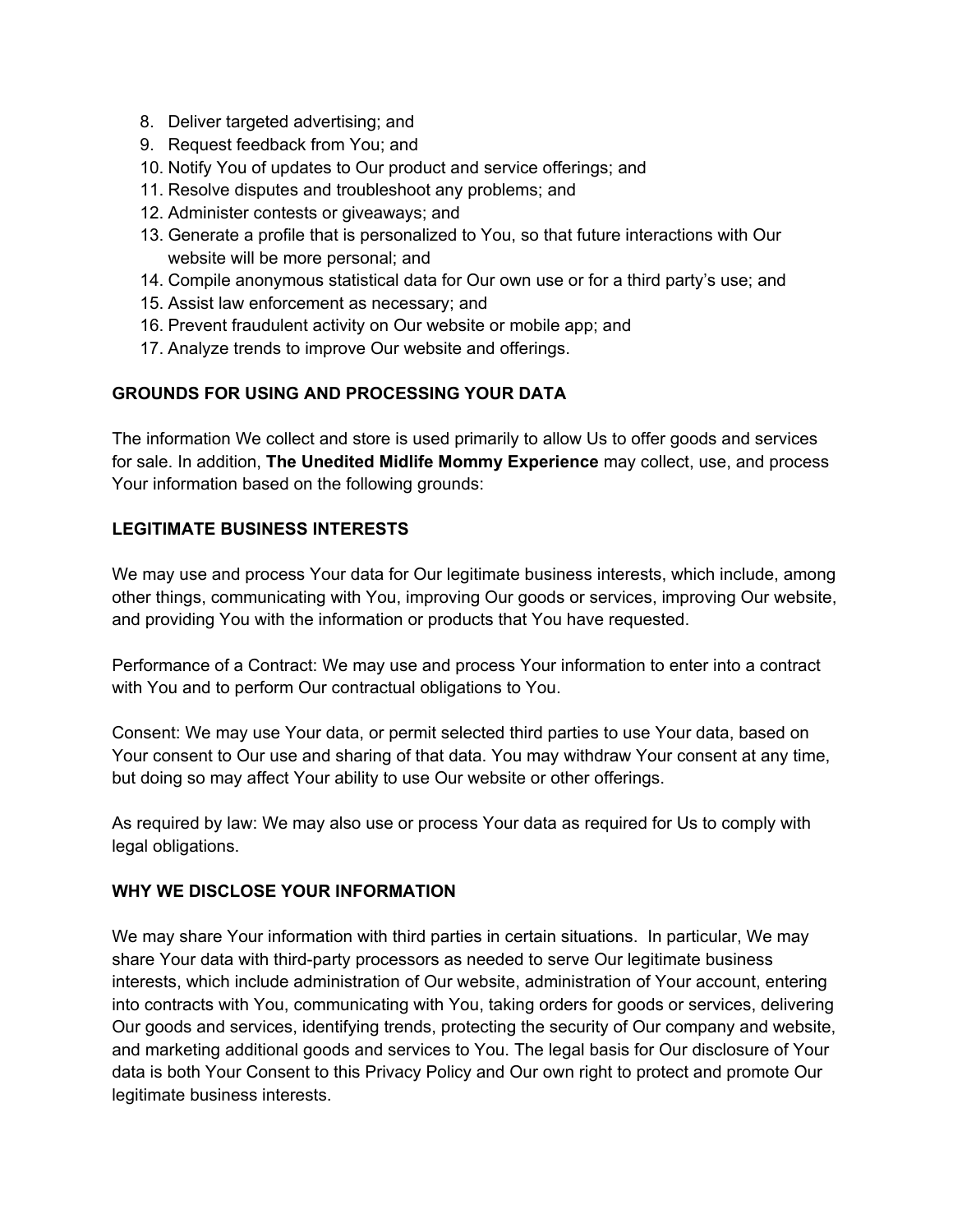The following are specific reasons why We may share Your information:

**Third Party Processing:** We may disclose Your information to third parties who assist Us with various tasks, including payment processing, hosting services, email delivery, communications, and customer service. We may not always disclose these third-party processors if not required by law. We do not authorize them to use or disclose Your personal information except in connection with providing Our company with their services.

**By Law:** We may share Your data as required by law or to respond to legal process, including a subpoena, or as necessary to protect the rights, property, and safety of others. This includes sharing information with other parties to prevent or address fraud and to avoid credit risks.

**To Protect Our Company:** We may use Your information to protect Our company, including to investigate and remedy any violations of Our rights or policies. We may also disclose Your information as reasonably necessary to acquire and maintain insurance coverage, manage risks, obtain financial or legal advice, or to exercise or defend against legal claims.

**Business Transfers:** In the unlikely event Our company engages in a merger, acquisition, bankruptcy proceedings, dissolution, reorganization, or similar transaction or proceeding, We may transfer or share Your data as part of that proceeding. In such transitions, customer information is one of the business assets that is acquired by a third party. You acknowledge that such business transfers may occur and that Your personal information can continue to be stored, used, or processed as otherwise set forth in this privacy policy.

**Affiliates:** We may share Your personal information with Our business affiliates who promote Our product(s) or service(s) for a commission fee. We require Our affiliates to honor this Privacy Policy. They are not allowed to spam You and must disclose they are an affiliate for Us. If they do not do so, they are in violation of their affiliate terms and this Privacy Policy, and any violation of this nature should be reported to **midlifemommyexperience@gmail.com.**

**Advertisers:** We may use third-party advertising companies to run and manage Our ads, such as to produce ads that appears when You visit Our website or mobile app. These companies may use information about Your visit to Our website and other websites that are contained in web cookies (as described below) to offer You personalized advertisements about goods and services that might interest You. We cannot control the activities of such other advertisers or web sites. You should consult the respective Privacy Policies of these third-party advertisers for more detailed information on their practices as well as for instructions about how to opt-out of certain practices.

Please note that, at this time, We do not recognize automated browser signals regarding tracking systems, which may include "do not track" instructions.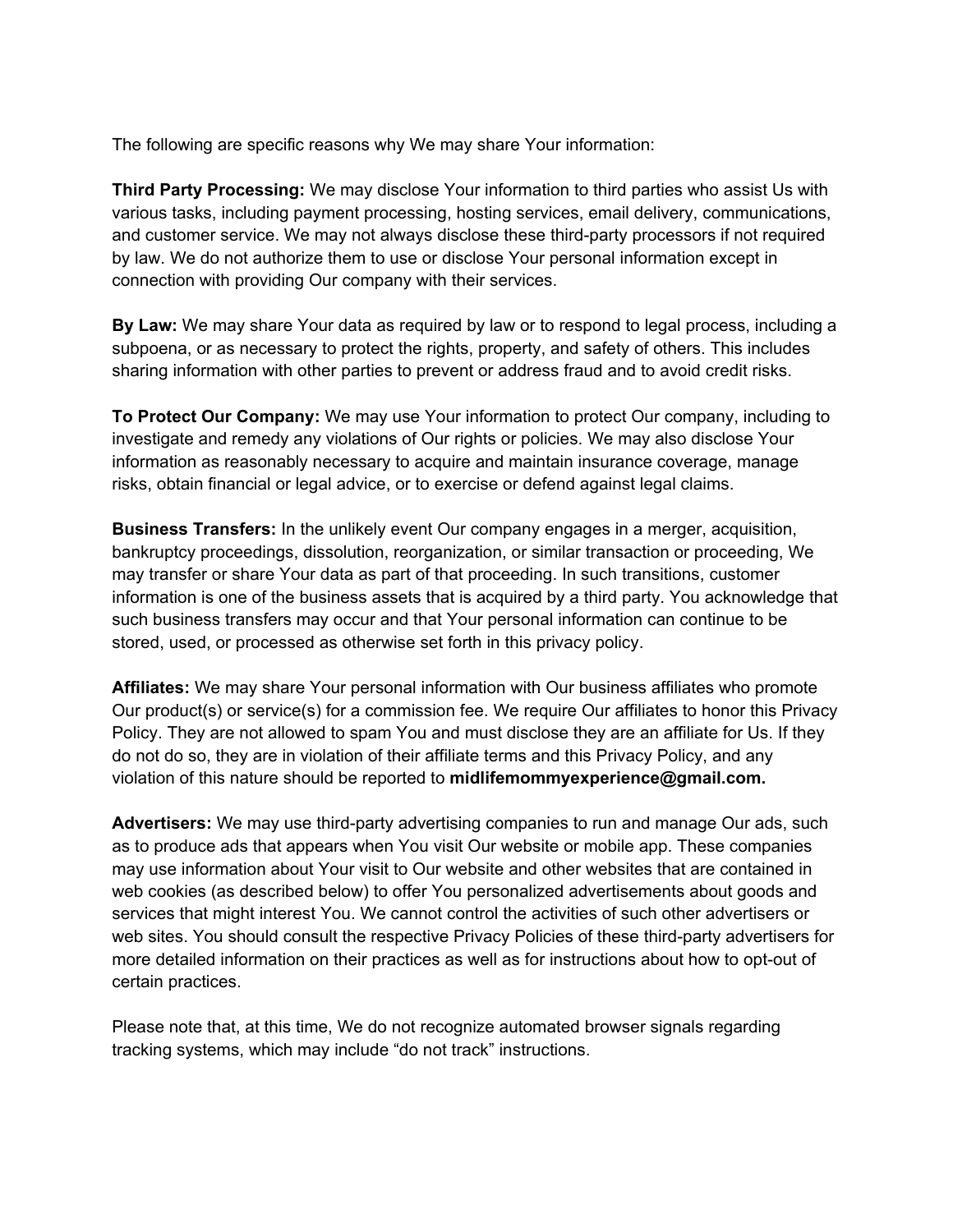**Other Third Parties:** We may share information with advertisers, Our investors, or other third parties for the purpose of conducting general business analysis. If We do so, We will make reasonable efforts to inform You if required by law.

**Interaction With Others:** If You interact with others on Our website or mobile app, such as participating in a group chat or a group online course, other users may have access to some of Your data, including Your name, profile picture, and Your history of interaction with Our website, such as prior comments or posts.

**Online Postings:** When You post online, Your posts may be viewed by others, and We may distribute Your comments outside the website.

**External Links:** Our website may include hyperlinks to other websites not controlled by Us. We suggest You exercise caution when clicking on a hyperlink. Although We use reasonable care in including a hyperlink on Our own web page, We do not regularly monitor the websites of these third parties and are not responsible for any damage or consequences You suffer by using these hyperlinks. We are not bound by the Privacy Policies of any third-party website that You access by a hyperlink, nor are they bound by ours. We encourage You to read the Policies of those third-party websites before interacting with them or making purchases. They may collect different information and by different methods than We do.

**Other Purposes:** We may disclose Your personal data as necessary to comply with any legal obligation or to protect Your interests, or the vital interests of others or Our company.

# **TRACKING TECHNOLOGIES**

**Log Files:** Like many other websites, We make use of log files. These files merely log visitors to the site – usually a standard procedure for hosting companies and a part of hosting services' analytics. The information inside the log files includes internet protocol (IP) addresses, browser type, Internet Service Provider (ISP), date/time stamp, referring/exit pages, and possibly the number of clicks. This information is used to analyze trends, administer the site, track user's movement around the site, and gather demographic information. IP addresses and other such information are not linked to any information that is personally identifiable.

**Cookies:** We also use cookies — small text files sent to Us by Your computer — and web beacons to store certain information. We may use cookies to authenticate Your identity, to determine if You are logged onto Our website, for personalization, for security, for targeted advertising, or for analysis of the performance of Our website and services. For example, cookies allow Us to recommend blog posts to You based on what You have read on Our site in the past. We use cookies that are not specific to Your account but unique enough to allow Us to analyze general trends and use, and to customize Your interaction with Our website. This information helps Us to understand the use of Our site and to improve Our website and service offerings.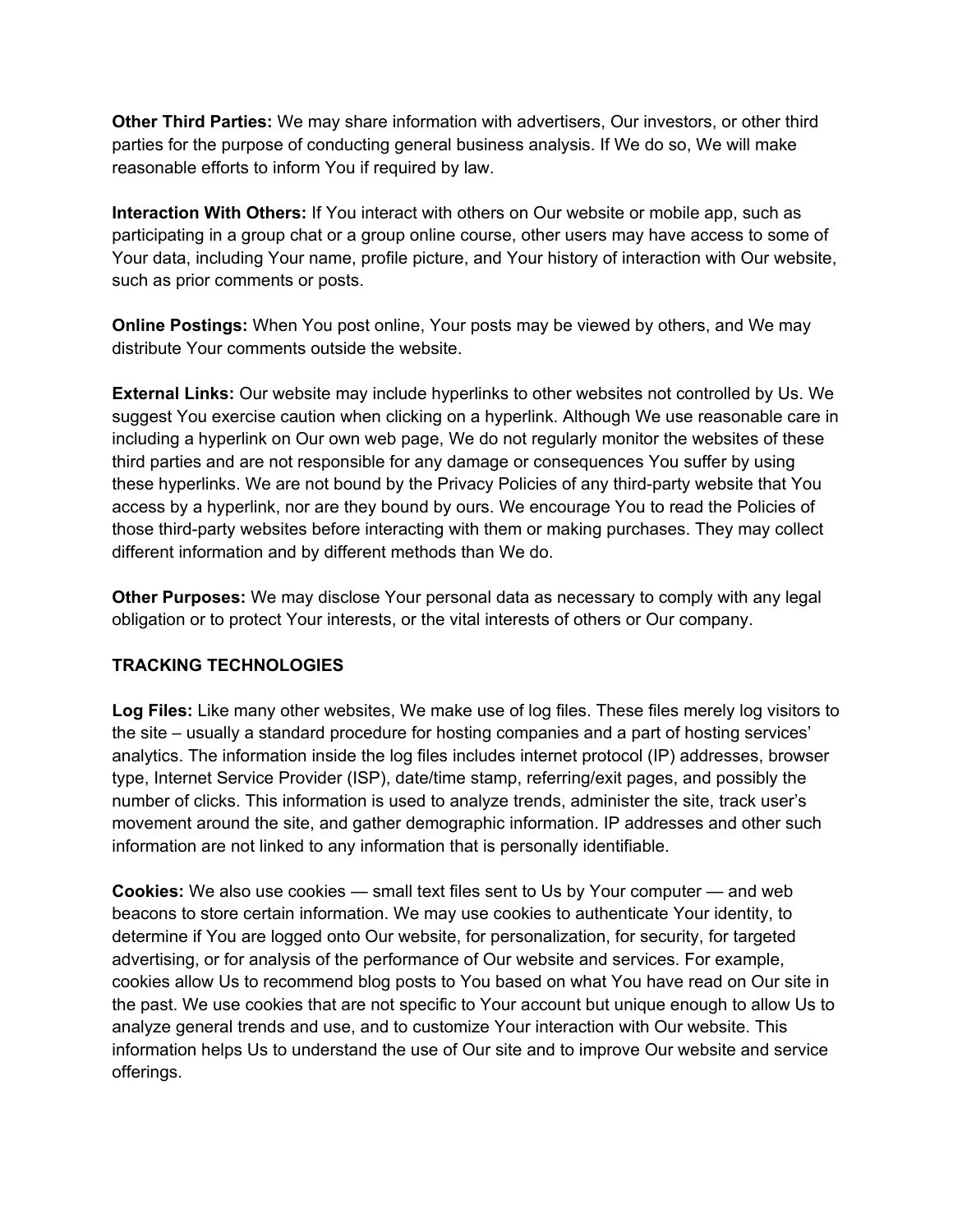We may use any or all of the following types of cookies:

**Essential Cookies:** These cookies help Us run Our website and improve Your experience with Our website. These cookies may allow content to load more quickly or allow You to access "members only" or repeat-users sections of Our website.

**Functionality Cookies:** These cookies allow Us to remember Your preferences from earlier visits to Our website, including login information, so that You do not have to input the same information multiple times.

**Social Media Cookies:** These cookies allow Us to record when You have engaged with a social media tool while visiting Our website. For example, We may record that You have "liked" a certain aspect of Our website. The social media application may also share data with Us that You have allowed it to share. If You wish to change Your social media sharing settings, please visit the privacy settings of the social media network.

**Advertising Cookies:** We may work with third-party advertising partners who collect information about Your browsing habits on Our website in order to later display a relevant ad about Our services when You are on a third-party site such as a social media platform. These cookies may also allow Us to access Your location.

If You wish to disable cookies, You may do so through Your individual browser options. However, this may affect Your ability to use or make purchases from Our website. More detailed information about cookie management with specific web browsers can be found at the browsers' respective websites. More information about cookies can be found at [What Are Cookies?](http://www.whatarecookies.com/) By continuing to use Our website and not disabling cookies on Your browser, You are consenting to Our use of cookies in accordance with the terms of this policy.

In addition, We may use third-party software to post advertisements on Our website or mobile application, to oversee marketing or email campaigns, or manage other company initiatives. These third-party softwares may use cookies or similar tracking technology. We have no control over these third parties or their use of cookies. For more information on opting out of interestbased ads, visit the Network Advertising Initiative Opt-Out Tool or Digital Advertising Alliance Opt-Out Tool.

**Pixel Tags:** We may use a pixel tag, which is a small graphic file that allows Us to monitor the use of Our website and provide Us with information regarding Your interaction with the website. These tags may collect the IP address from the device You are using, and the browser type. Pixel tags are also used by Our third-party partners to collect information when You visit Our website, and We may use this information to display targeted advertisements.

**Email Confirmations:** We may receive email confirmations when You open an email from Us. This allows Us to determine if users are responding favorably to Our email communications and to improve those communications.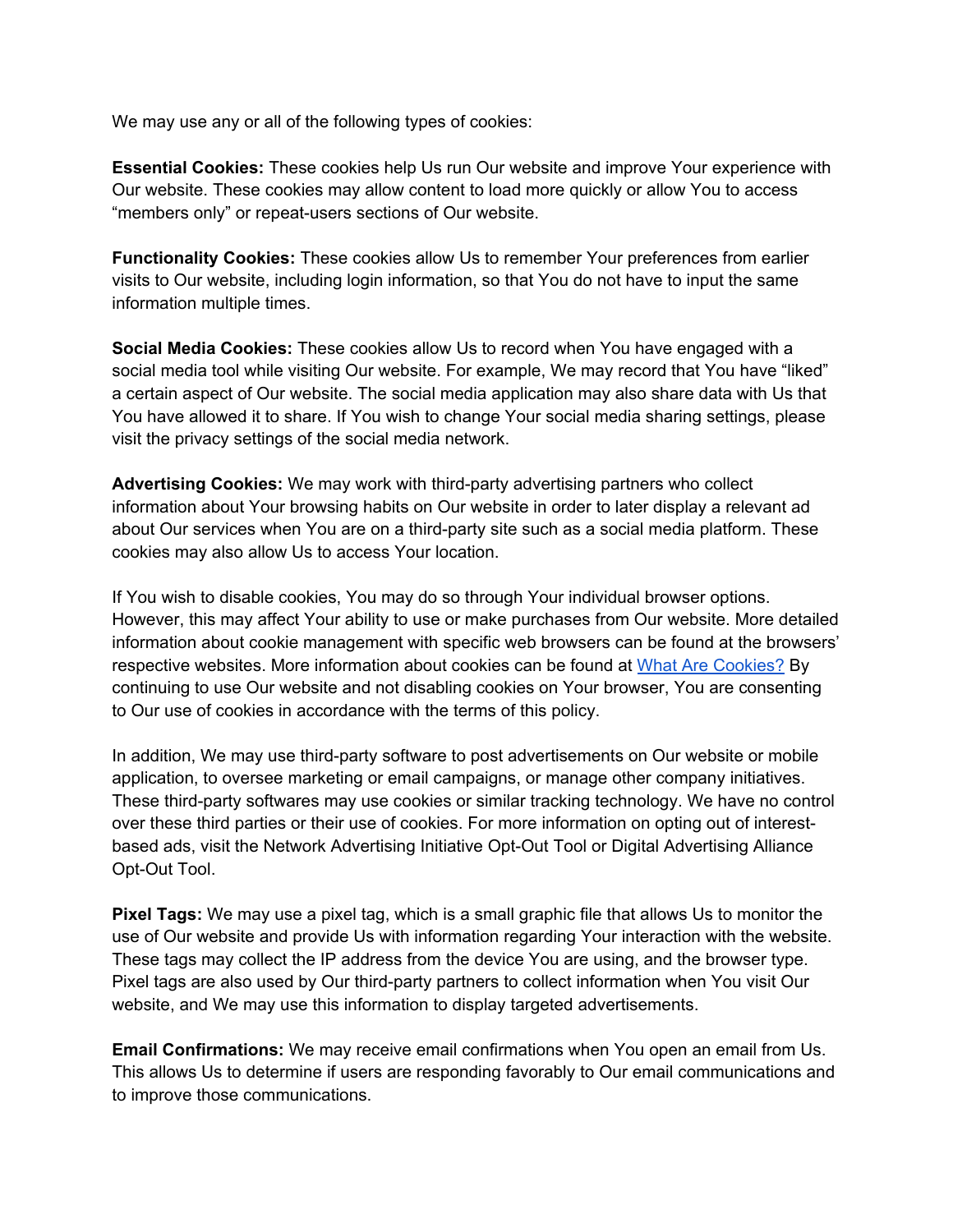**Other Technologies:** Other data technologies may be used that collect comparable information for security, fraud detection, and similar purposes, to give Us information about Your use of Our website, and to greater improve Our website and service offerings to You.

#### **WEBSITE ANALYTICS**

We may partner with third-party analytic companies, including **Wix Analytics, Google Analytics, and/or others**. The analytic companies may also use cookies (described above) or other tracking technologies to analyze visitors' use of Our website or mobile app to determine the popularity of the content, and better understand online activity. We do not transfer personal information to these third-party vendors. However, in order to access Our website, You must consent to the collection and use of Your information by these third-party analytic companies. You should review their Privacy Policy and contact them directly if You have questions. If You do not want any information to be collected and used by tracking technologies, visit the Network Advertising Initiative Opt-Out Tool or Digital Advertising Alliance Opt-Out Tool.

**Google Analytics:** You can opt-out of having Your activity on Our website made available to Google Analytics by installing the Google Analytics opt-out browser add-on. This add-on prevents Google Analytics from retrieving information about Your visits to Our website. For more information about Google's Privacy Policy, please visit: [https://policies.google.com/privacy.](https://policies.google.com/privacy)

**Twitter:** You can opt-out of Twitter's internet-based ads by visiting: [https://help.twitter.com/en/safety-and-security/privacy-controls-for-tailored-ads.](https://help.twitter.com/en/safety-and-security/privacy-controls-for-tailored-ads) You can learn more about Twitter's Privacy Policy at [https://twitter.com/en/privacy.](https://twitter.com/en/privacy)

**Facebook:** You can opt-out of Facebook's interest-based ads by visiting: [https://www.facebook.com/help/568137493302217.](https://www.facebook.com/help/568137493302217) You can learn more about Facebook's Privacy Policy at: [https://www.facebook.com/full\\_data\\_use\\_policy.](https://www.facebook.com/full_data_use_policy)

# **PROCESSING YOUR INFORMATION**

For the most part, We do not process Your information in-house, but give it to third-party processors for processing. For example, when PayPal takes Your payment information, they are a third-party processor. They process Your payment and remit the funds to Us. So in many instances, it will be necessary for Us to transmit Your information to a third-party processor, as We do not have the capability to perform these functions. More detail on third-party processing is detailed below.

However, We may, from time to time, process Your data internally. The legal basis for this processing is both Your consent to the processing, Our need to conduct Our legitimate business interests, and to comply with legal obligations. Our purposes in processing this information, if We do, is to administer, maintain, and improve Our website and offerings, to enter into contracts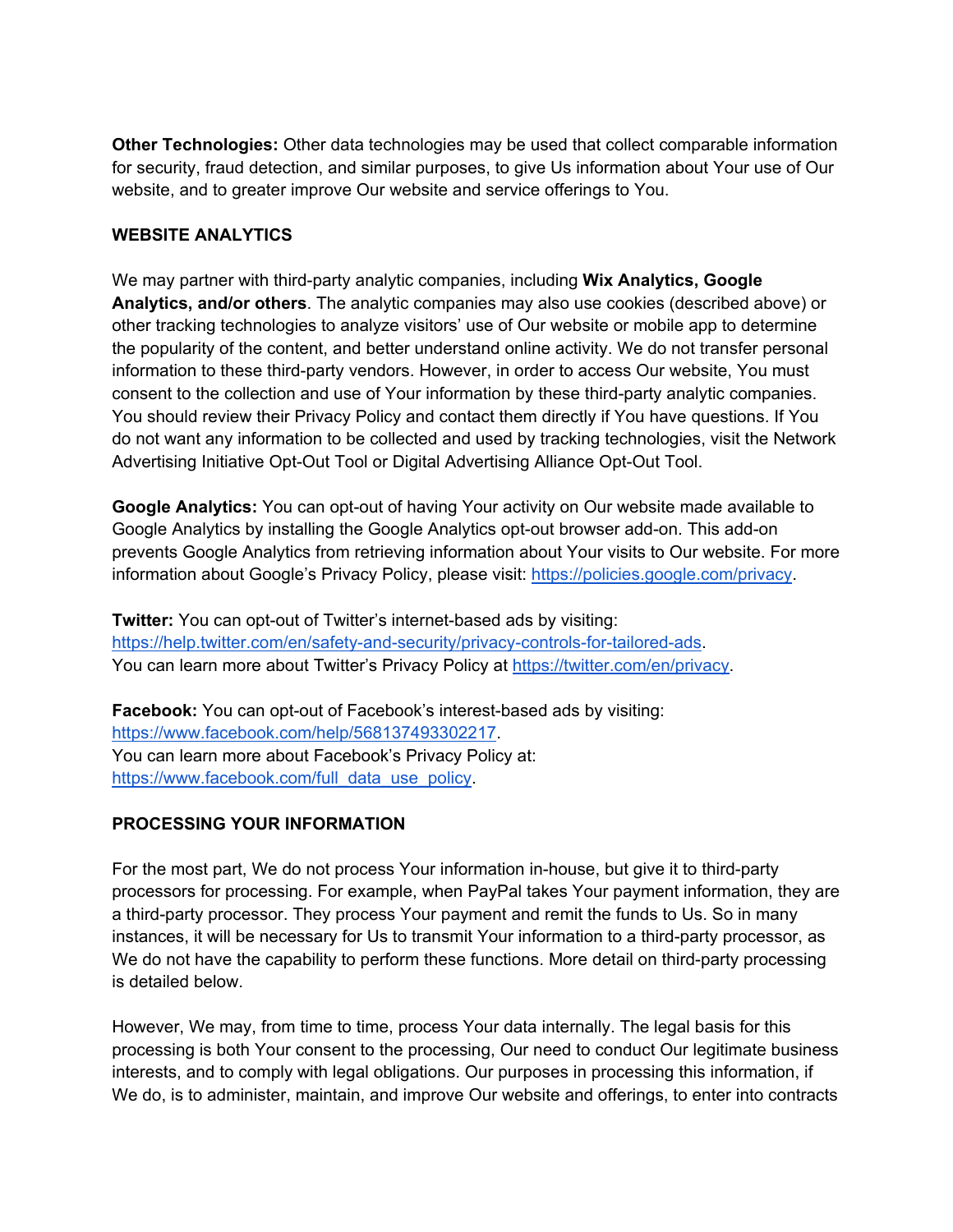with You, to fulfill the terms of those contracts, to keep records of Our transactions and interactions, to be able to provide You with goods and services, to comply with Our legal obligations, to obtain professional advice, and to protect the rights and interests of Our company, Our customers (including You), and any third parties. We may process the following data:

- 1. Data associated with Your account, such as Your name, address, email address, and payment information.
- 2. Data about Your usage of Our website, such as Your IP address, geographical information, and how long You accessed Our website and what You viewed.
- 3. Data related to Your personal profile, such as Your name, address, profile picture, interests and hobbies, or employment details.
- 4. Data that You provide Us in the course of using Our services.
- 5. Data that You post on Our website, such as comments or responses to blogs.
- 6. Data that You submit to Us when You make an inquiry regarding Our website or offerings.
- 7. Data related to Your transactions with Us, including Your purchase of Our goods or services. This information may include contact details and payment information.
- 8. Data that You provide to Us when You subscribe to Our emails or newsletters, including Your email address and contact information.
- 9. Data that You submit to Us via correspondence, such as when You email Us with questions.
- 10. Any other data identified in this policy, for the purpose of complying with Our legal obligations, or to protect the vital interests of You or any other natural person.

#### **INTERNATIONAL DATA**

Our website is hosted by servers located in **the United States of America (US).** Therefore, if You reside outside **the US**, some of Your data will be transferred internationally to and stored on those servers. In addition, We may use third-party processors (including payment processors) and subcontractors located in **the US,** We use all reasonable methods to protect the safety of Your data during transfer, including hosting Our website on reputable servers and engaging reputable third-party processors. By using this site and providing Us with information, You consent to this transfer, processing, and storage of Your information in **the US.** Note that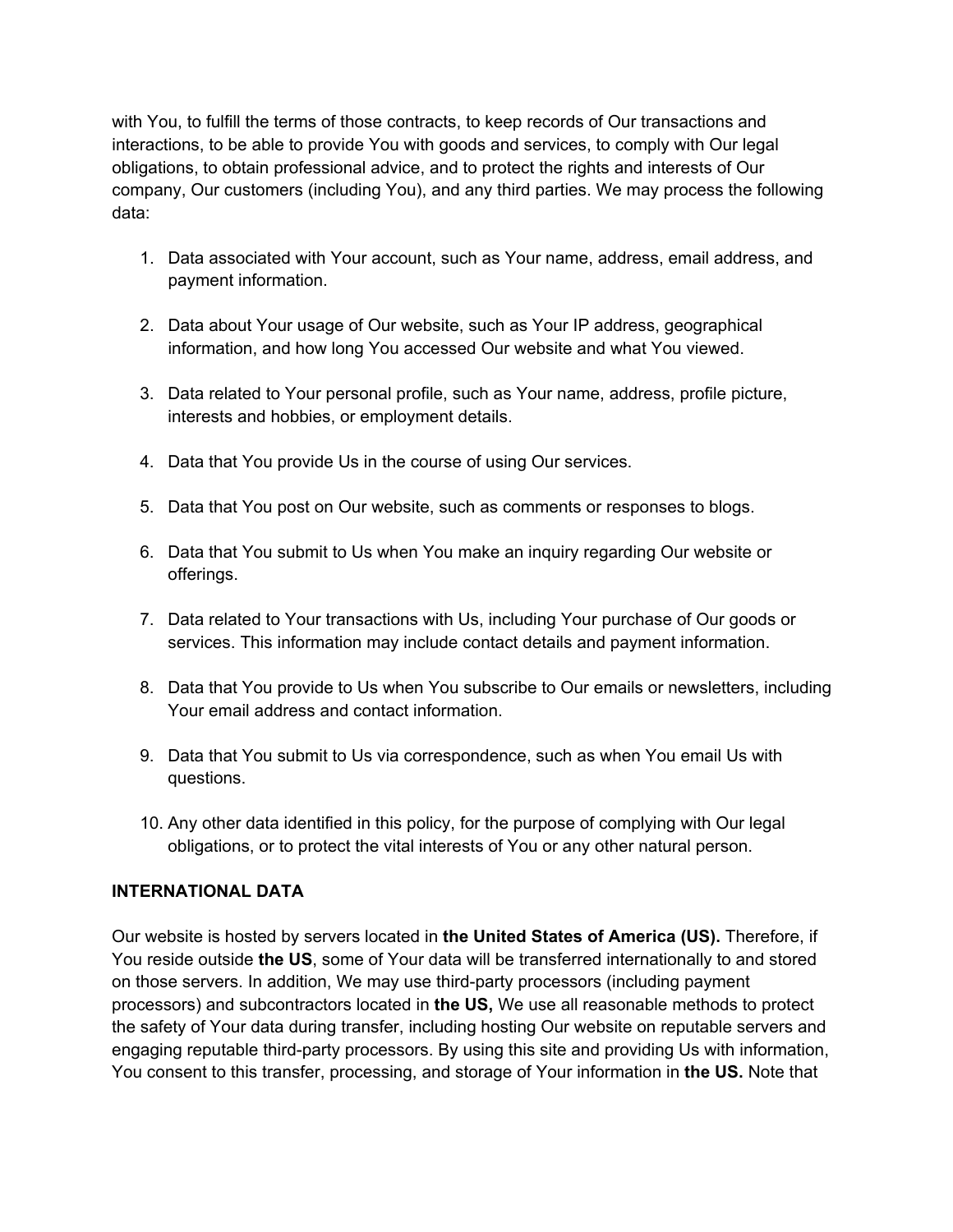the privacy laws in **the US** may not be as strict as those in other countries. Please be aware that:

- We may transfer data that We collect to locations outside of Our headquarters for processing or storing, and the data may be processed by Our staff or by third-party processors. For example, We may engage third parties to fulfill orders. By submitting Your personal data, You agree to this transfer, storing, and processing. We take all reasonable steps to make sure Your data is treated securely and in conformity with this Privacy Policy.
- Data that is provided to Us is stored on secure servers. Payment information and other sensitive data will be encrypted to ensure its safety.
- The transmission of data via the internet is never completely secure, and We cannot guarantee the security of data that is sent to Us electronically. Your transmission of data to Us is at Your own risk.
- Where data that You have transmitted to Us is password protected, You are responsible for keeping the password confidential. You are exclusively responsible for any breaches of Your data that results from Your own disclosure of or failure to protect Your password.

Customer data outside the U.S. may be transferred to Our website servers and/or third-party processors or subcontractors that are located in the U.S. We use **WIX,** which actively participate(s) in the U.S. Privacy Shield framework. The E.U. has determined that companies participating in the U.S. Privacy Shield have adequate safeguards in place to protect customer data.

# **DATA RETENTION**

We retain personal data as long as it is needed to to conduct Our legitimate business purposes or to comply with Our legal obligations, or until You ask Us to delete Your data. For example, We will retain certain personal information indefinitely for the purposes of maintaining Your account, unless and until You delete Your account. Data that We gather for a specific and particular purpose, such as assisting law enforcement or analyzing trends, will be kept for no longer than is necessary for that particular purpose. Data that is no longer needed by Us for any of the purposes listed above will be permanently deleted.

We will honor Your request to delete Your data, as described more fully below, unless We are required by law to retain access to the data. However, note that We cannot control the retention policies of third parties. If You wish to have any third parties, including those to whom We've transmitted Your data, delete that data, You will need to contact those third parties directly. You may request from Us a list of all third parties to whom We have transmitted Your data.

We may retain usage data (that is, data that is gathered by Our company or third-party analytics companies for the purpose of analyzing the use of Our website) as needed for internal analysis purposes. This type of data is usually retained for a shorter period of time than personal data,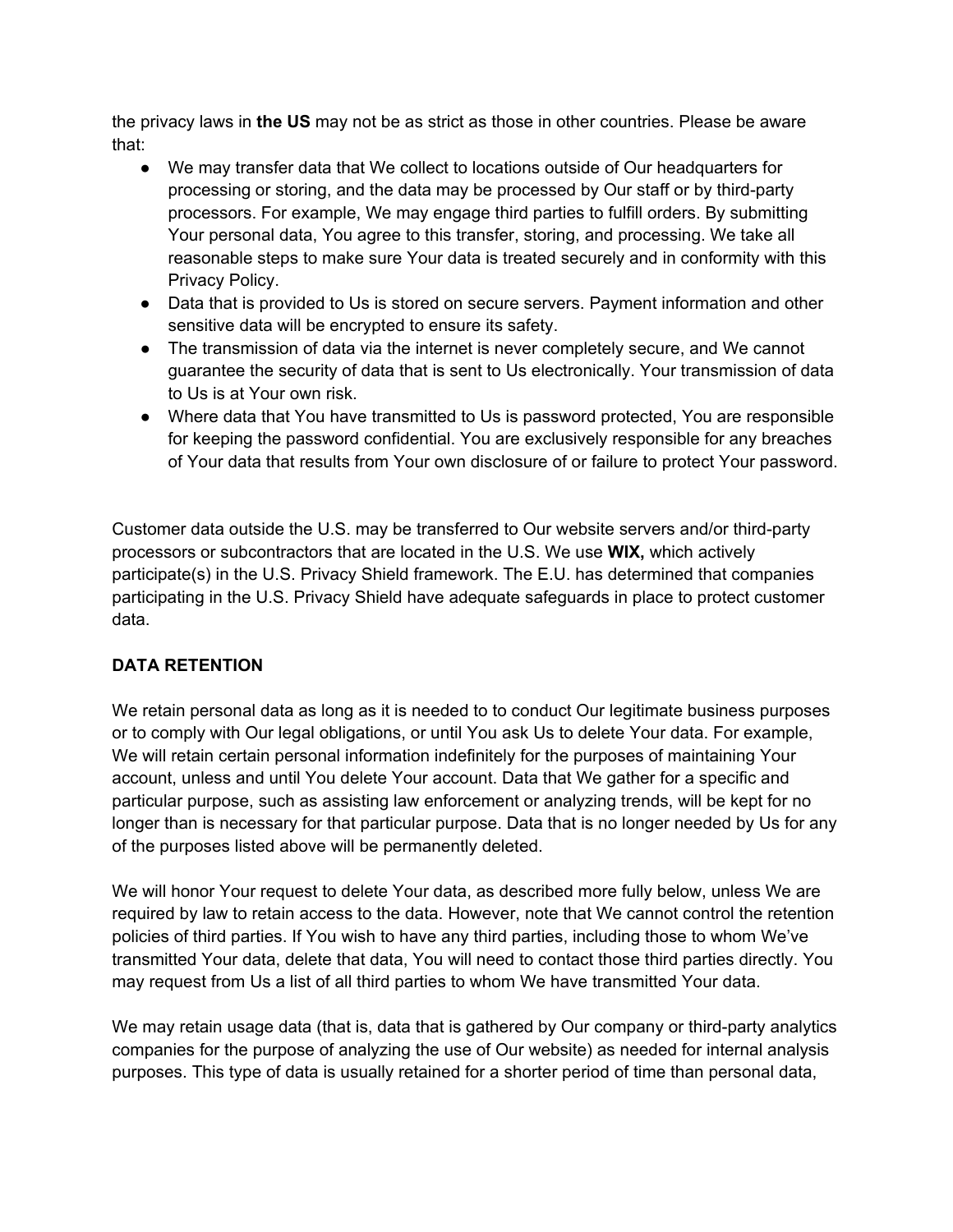unless the data is necessary to improve the security or functionality of Our website or offerings, or We are legally obligated to retain the data for a longer period of time.

### **SECURITY OF YOUR INFORMATION**

We take all reasonable steps to protect Your personal data and keep Your information secure. We use recognized online secure payment systems and implement generally accepted standards of security to protect against personal data loss or misuse. However, no security measure is foolproof, and no method of data transmission can be guaranteed against interception or misuse. We cannot guarantee complete security of any information You transmit to Us.

By consent to this Privacy Policy, You acknowledge that Your personal data may be available, via the internet, around the world. We cannot prevent the use or misuse of Your data by other parties.

We will notify You promptly of any known breach of Our security systems or Your data which might expose You to serious risk.

#### **CHILDREN**

This website or mobile app is not designed for use by children under age 16, and We do not knowingly solicit personal data from anyone under age 16. If You are under age 16, do not access or use Our website or related products or services. If You become aware that We have collected data of anyone under the age of 16, please contact Us so that We may delete that data.

# **SENSITIVE DATA**

We request that You do not submit any sensitive data to Us, via public postings, email correspondence with Us, or any other method, including social security number, health data, genetic data, or information related to Your ethnic origin, religious beliefs, or criminal history. If You do send Us this information, then by doing so You are consenting to Our use, storage, and processing of this information in accordance with this privacy policy.

# **YOUR RIGHTS**

You have certain rights with respect to Your personal data, as outlined below. Note that We may charge You a reasonable fee for actions that You ask Us to take with respect to Your data. In addition, We reserve the right to request that You provide Us with evidence of Your identity before We take any action with respect to the exercise of Your data rights. Further, Your rights may be restricted or nullified to the extent they conflict with Our compelling business interests, the public interest, or the law.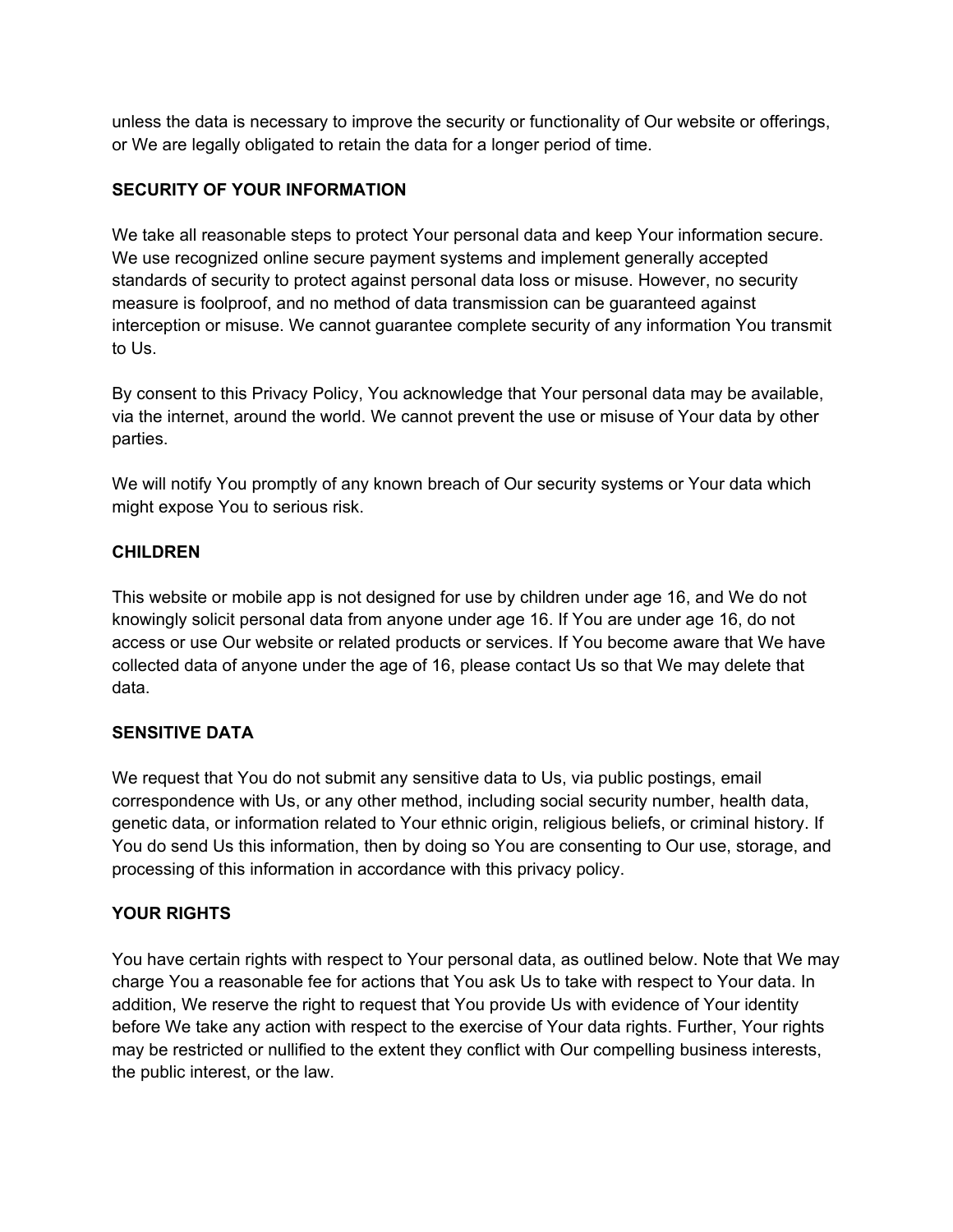#### **UPDATE ACCOUNT INFORMATION**

You have the right to update or change any information You have provided to Us. To update or delete Your information, please contact Us at **midlifemommyexperience@gmail.com.**

#### **CONFIRM PERSONAL DATA AND ITS USE**

You have the right to request that We confirm what data We hold about You, and for what purposes. You also have the right to confirmation of whether We process Your data or deliver Your data to third-party processors, and for what purposes. We will supply You with copies of Your personal data unless doing so would affect the rights and freedoms of others.

**Change Consent:** You have the right to change Your consent to Our use of Your information. In such cases, We may require You to delete Your account with Us, as described above, and You may not have full access to Our website.

**Request a Copy of Data:** You have the right to request a digital copy of the data that We hold about You. Your first request for a copy of Your personal data will be provided free of charge; subsequent requests will incur a reasonable fee.

**Transfer Your Data:** You have the right to request that We gather and transfer Your data to another controller, in a commonly used and machine readable format, unless doing so would cause Us an undue burden.

**Delete All Data:** You have the right to request that We delete all data that We hold about You, and We must delete such data without undue delay. There are exceptions to this right, such as when keeping Your data is required by law, is necessary to exercise the right of freedom of expression and information, is required for compliance with a legal obligation, or is necessary for the exercise or defense of legal claims. Such a request may result in a termination of Your account with Us and You may have limited or no use of Our website.

**Emails and Communications:** You may opt out of receiving future email correspondence from Us by checking the appropriate box when You register for the account or make a purchase. You may change Your communication settings by contacting Us at **midlifemommyexperience@gmail.com.**

**Marketing Communications:** You may opt out of receiving any third-party marketing communications or having Your personal information used for marketing purposes. You may do this by contacting Us at **midlifemommyexperience@gmail.com.**

**Processing:** You may, in some circumstances, restrict the processing of Your data, such as when You contest the accuracy of Your data or when You have objected to processing, pending the verification of that objection. When processing has been restricted, We will continue to store Your data but will not pass it on to third-party processors without Your consent, or as necessary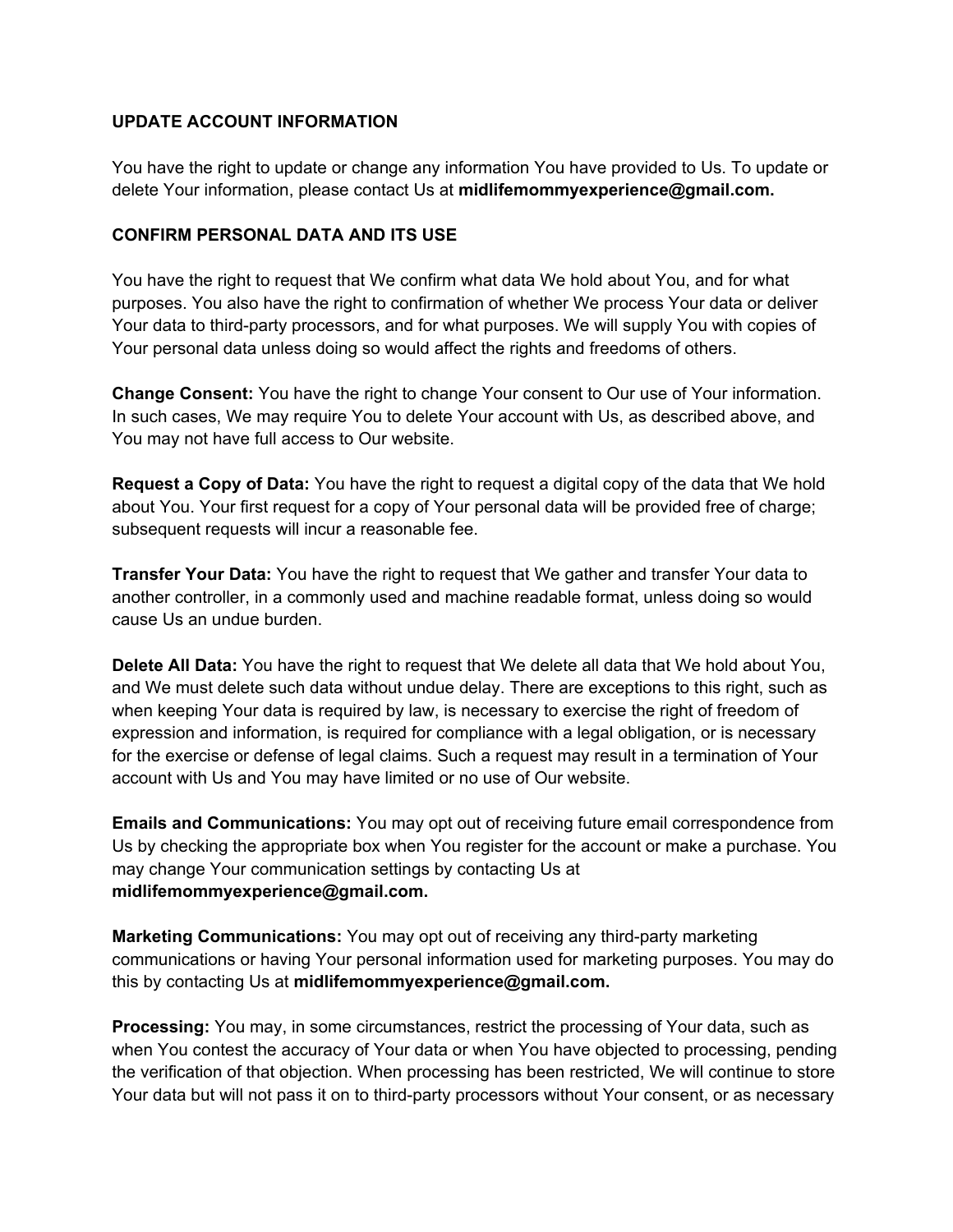to comply with legal obligations or protect Your rights or those of others or Our company. In addition, You may opt out of any processing of Your data altogether. Note, however that doing so may result in the termination of Your account and loss of access to Our website.

**Complaints:** If You are an EU resident, You have the right to complain to a supervising authority if You believe We are misusing Your data or have violated any of Your rights under this Privacy Policy or applicable law. You may do so in the EU member state in which You reside or have Your place of business or in which the alleged infringement took place. If You are located outside the EU, You may have rights under privacy laws in the jurisdiction where You live.

# **CALIFORNIA PRIVACY RIGHTS**

The State of California has established its own unique regulations that apply to California residents. If You reside in California, You have the right to obtain from Us, once per year and free of charge, information regarding what information We disclose to third-party marketers, and the names and addresses of each third party to whom We disclose Your data. If You are a California resident and would like to make such a request, please use the contact information listed below.

If You are a California resident and under the age of 18, You have the right to request that We remove any data that You publicly post on Our website. To request removal of Your data, please use the contact information listed below. Note that while We will remove Your data that is publicly posted on Our website, We may not be able to completely remove that data from Our systems.

# **NEWSLETTER PRIVACY**

We offer the opportunity for You to volunteer certain information to Us that is used for email and marketing purposes. This information includes, but is not limited to, Your name and email. You will have an opportunity to unsubscribe from any future communications via email, but We reserve the right to maintain a database of past email subscribers. We reserve the right to use this information as reasonably necessary in Our business and as provided by law. Your information will be shared with reasonably necessary parties for the ordinary course of conducting Our business, such as through Facebook ads or Google Pay Per Click marketing campaigns.

# **TERMS AND CONDITIONS OF USE**

Terms and Conditions of Use for **The Unedited Midlife Mommy Experience, aka "Midlife Mommy Experience".**

Last Updated on **May 15, 2021**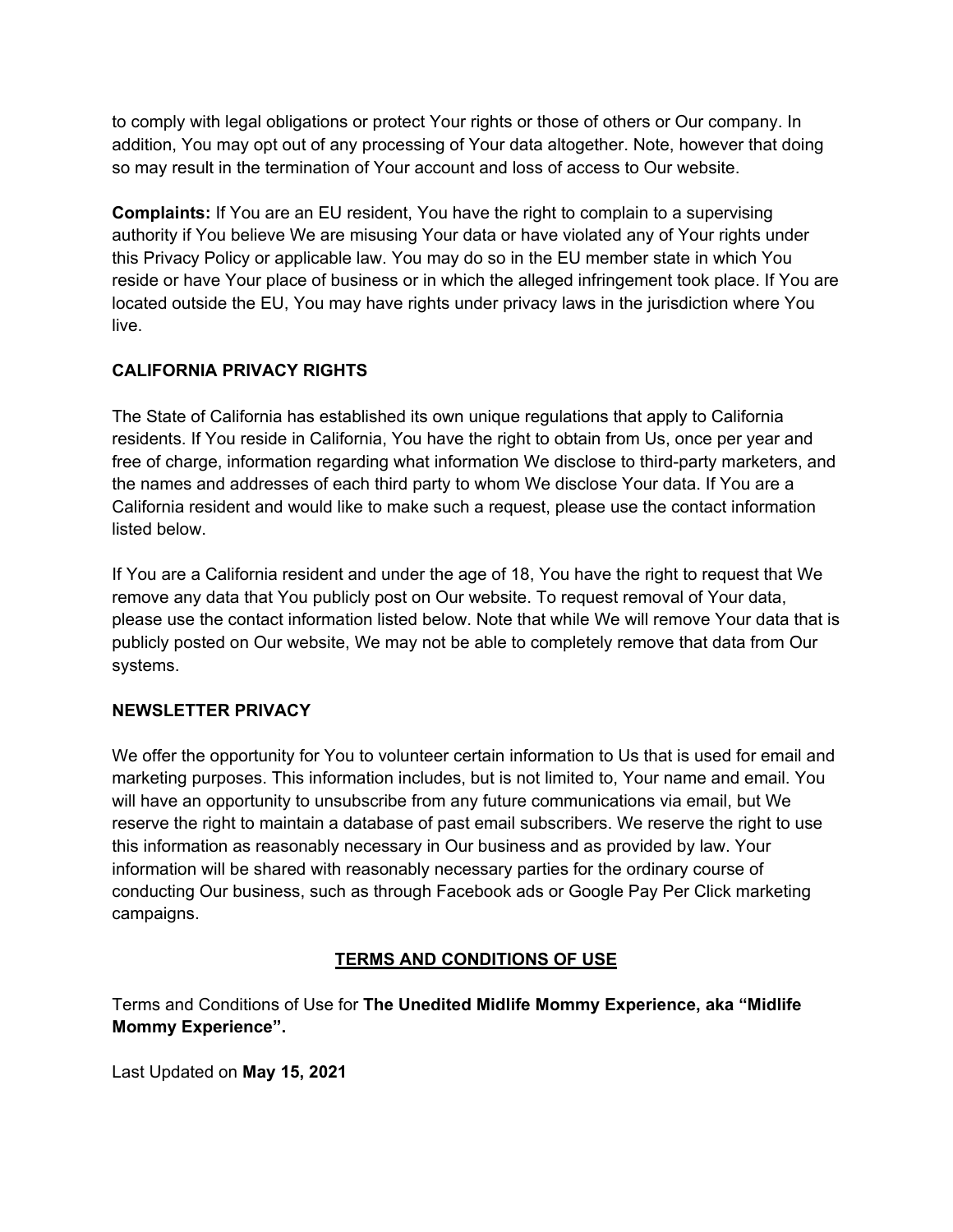**NOTICE:** These Terms and Conditions of Use are legally binding. It is Your responsibility to read these Terms and Conditions of Use carefully prior to purchase, use, or access of any of Our products, including online courses.

### **GENERAL PROVISIONS**

This website is owned and operated by **The Unedited Midlife Mommy Experience** a **Maryland** company. Our principal place of business is located at **Suitland, MD.**

You must be at least sixteen years of age to use Our website. Use of this website is at Your own risk. We host Our site on a reputable platform and take reasonable efforts to maintain and host the site. However, We make no explicit representations or warranties as to the safety of Your individual use of the website. The Terms and Conditions contained on this page are subject to change at any time.

# **INTELLECTUAL PROPERTY NOTICE**

All images, text, designs, graphics, trademarks, and service marks are owned by and property of **The Unedited Midlife Mommy Experience**, or the properly attributed party. It is a violation of federal law to use any of Our intellectual property in whole or in part, and modification of any materials contained on this site is illegal and may be prosecuted to the fullest extent permissible should We choose to do so, including asking for financial penalties (damages) and/or an injunction forcing You to stop using Our intellectual property immediately.

You may use Our intellectual property with clear and obvious credit back to Our site, as well as links back to the page where the materials, designs, images, text, quote, or post is located when it is appropriate to do so. However, You may never claim any of Our intellectual property as Your own or Your unique creation, even with attribution.

# **SECURITY AND ASSUMPTION OF RISK**

# **SECURITY**

It is Your responsibility to secure Your username and password from theft or any other means of unauthorized use that would violate these Terms and Conditions of Use. We do not store any whole credit card numbers or payment information, and instead, these are processed through third-party processors such as Stripe, Paypal, and/or others. By utilizing these payment processors to gain access to the Offering, You indemnify Us and instead assume any and all risk or liability for the security of the payment details, and agree to be bound by the third-party payment processor's applicable terms and conditions of use.

# **CONFIDENTIALITY**

You have no right to confidentiality unless otherwise explicitly stated, such as in a subsequent client agreement, or otherwise implicitly agreed upon as mandated by law or fiduciary duty.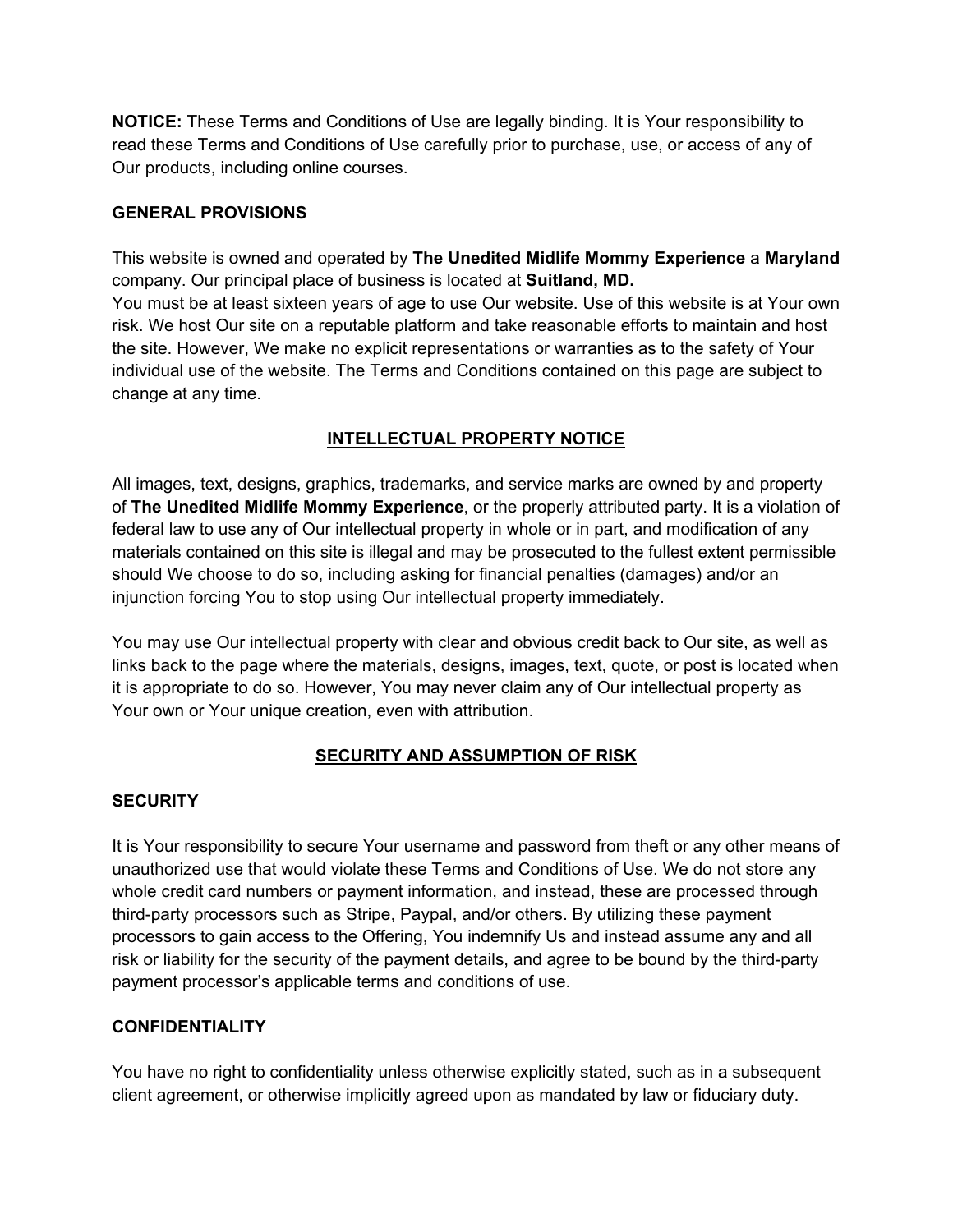#### **ASSUMPTION OF RISK**

By accessing Our Offering and/or related materials, whether paid or unpaid, You assume all the risk of Your access and any subsequent actions You choose to take as a result of the influence, information, or educational materials provided to You.

#### **YOUR COMMUNICATIONS**

Any communications made through Our 'contact', blog, blog comments, newsletter sign up, or other related pages, or directly to Our phones or mailing or email addresses is not held privileged or confidential and is subject to viewing and distribution by third parties. We own any and all communications displayed on Our website, servers, comments, emails, or other media as allowed by **the US** law, and will not give credit or pay royalties for unsolicited user-generated content such as blog comments or emails. For more information on when and how We store and use Your communications or any data provided by You in those communications, please refer to Our Privacy Policy on this page.

We maintain a right to republish any submission in whole or in part as reasonably necessary in the course of Our business. You agree not to submit any content or communications that could be illegal or serve an unlawful purpose, including, but not limited to communications that are potentially libelous or maliciously false, obscene, abusive, negligent, or otherwise harmful or inappropriate.

#### **DISCLAIMERS**

Our website and related materials are provided for educational and informational use only. You agree to indemnify and hold harmless Our website and company for any direct or indirect loss or conduct incurred as a result of Your use of Our website and any related communications, including as a result of any consequences incurred from technological failures such as a payment processor error(s) or system failure(s).

While We may reference certain results, outcomes or situations on this website, You understand and acknowledge that We make no guarantee as to the accuracy of third-party statements contained herein or the likelihood of success for You as a result of these statements or any other statements anywhere on this website. If You have medical, legal, or financial questions, You should consult a medical professional, lawyer, or CPA and/or CFP respectively. We expressly disclaim any and all responsibility for any actions or omissions You choose to make as a result of using this website, related materials, products, courses, or the materials contained herein.

This website is updated on a regular basis and while We try to make accurate statements in a timely and effective manner, We cannot guarantee that all materials and related media contained herein are entirely accurate, complete, or up to date. You expressly acknowledge and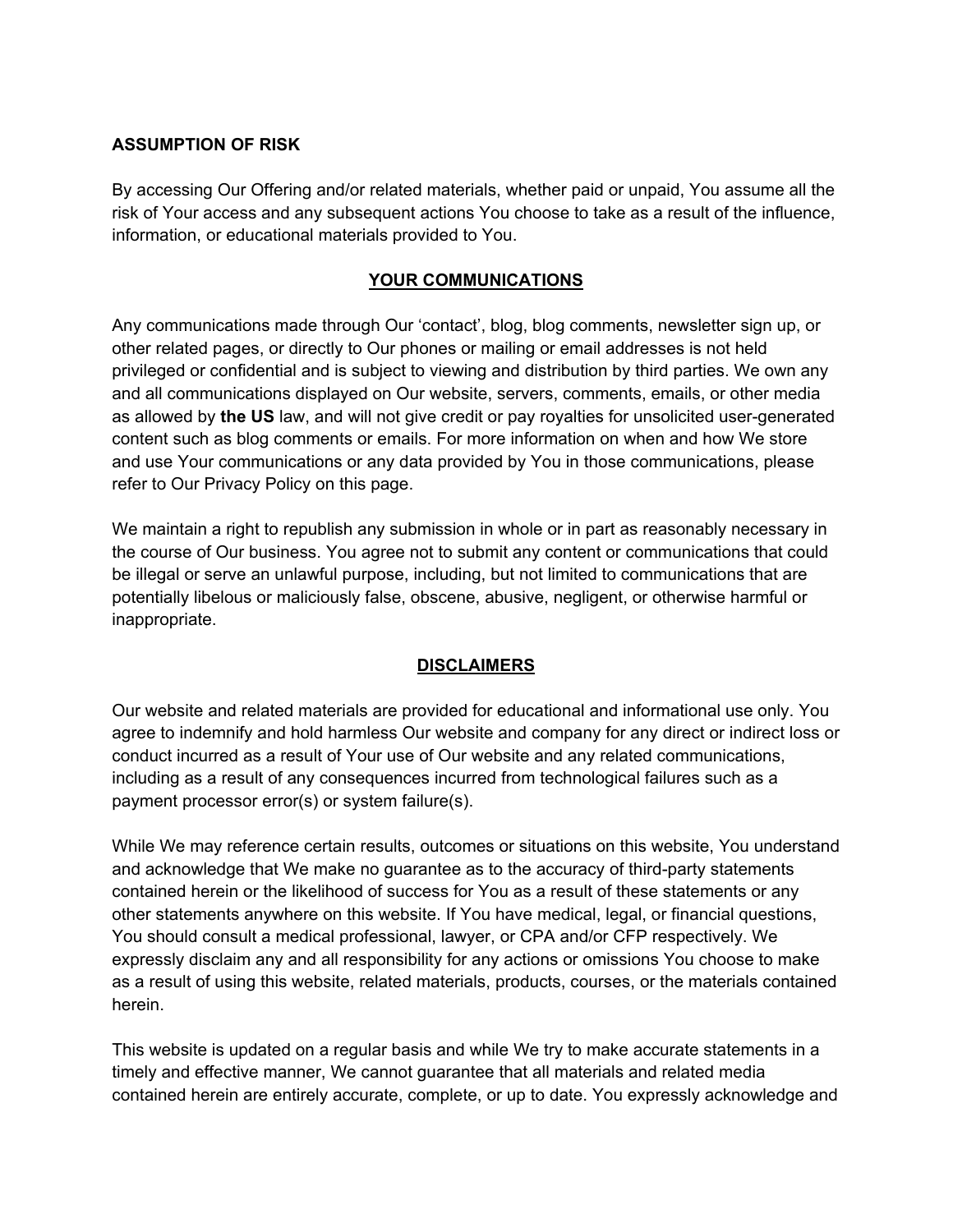understand that any information or knowledge You gain as a result of using this website is used at Your own risk. If You should see any errors or omissions and would like to let Us know, please email Us at **midlifemommyexperience@gmail.com.**

# **THIRD PARTY DISCLAIMER**

You acknowledge and agree that We are not liable for any defamatory, offensive, or illegal conduct of any other participant or user, including You.

# **WARRANTIES DISCLAIMER**

WE MAKE NO WARRANTIES AS TO OUR PROGRAMS, PRODUCTS, SERVICES, OR PROGRAM MATERIALS. YOU AGREE THAT PROGRAMS, PRODUCTS, SERVICES, OR PROGRAM MATERIALS ARE PROVIDED "AS IS" AND WITHOUT WARRANTIES OF ANY KIND EITHER EXPRESS OR IMPLIED. TO THE FULLEST EXTENT PERMISSIBLE PURSUANT TO APPLICABLE LAW, WE DISCLAIM ALL WARRANTIES, EXPRESS OR IMPLIED, INCLUDING, BUT NOT LIMITED TO, IMPLIED WARRANTIES OF MERCHANTABILITY, FITNESS FOR A PARTICULAR PURPOSE, AND NON-INFRINGEMENT. WE DO NOT WARRANT THAT THE PROGRAMS, PRODUCTS, SERVICES, OR PROGRAM MATERIALS WILL BE FUNCTIONAL, UNINTERRUPTED, CORRECT, COMPLETE, APPROPRIATE, OR ERROR-FREE, THAT DEFECTS WILL BE CORRECTED, OR THAT ANY PART OF THE WEBSITE, OR CONTENT ARE FREE OF VIRUSES OR OTHER HARMFUL COMPONENTS. WE DO NOT WARRANT OR MAKE ANY REPRESENTATIONS REGARDING THE USE OR THE RESULTS OF THE USE OF OUR PROGRAM, PRODUCT, OR SERVICES MATERIALS, OR ON THIRD-PARTY WEBSITES IN TERMS OF THEIR CORRECTNESS, ACCURACY, TIMELINESS, RELIABILITY, OR OTHERWISE.

# **INDEMNIFICATION, LIMITATION OF LIABILITY, AND RELEASE OF CLAIMS**

# **AFFILIATES**

This site may use affiliate links to sell certain products or services. We disclaim any and all liability as a result of Your purchase through one of these links. We will use reasonable efforts to notify You when and where We have placed affiliate links in addition to this disclaimer located in these Terms and Conditions. You accept express liability for any and all consequences or benefits of clicking the affiliate links contained on this website or related communications.

# **TERMINATION**

If at any time We feel You have violated these Terms and Conditions, then We shall immediately terminate Your use of Our website and any related communications as We deem appropriate. It is within Our sole discretion to allow any user's access of Our website, and We